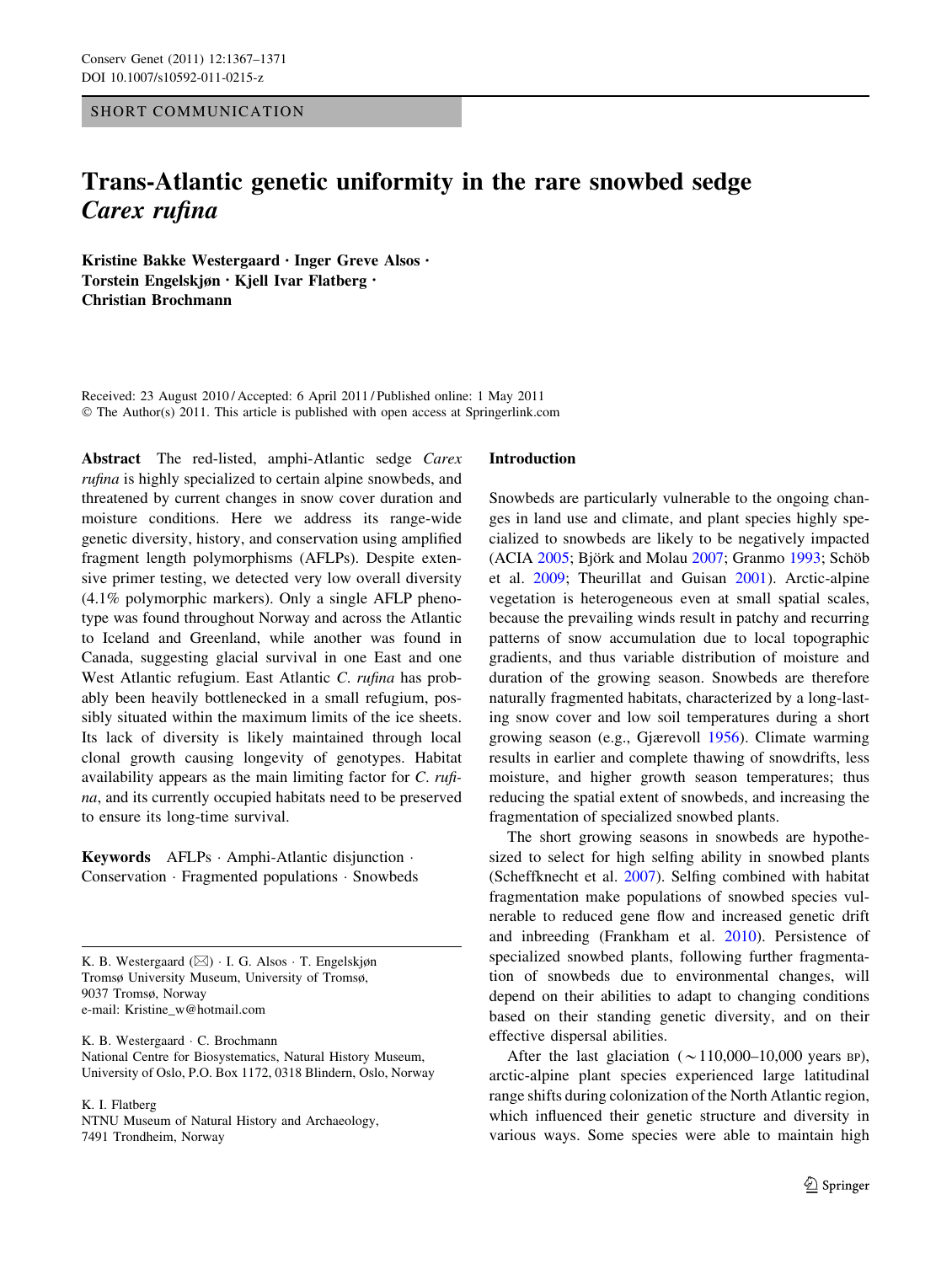levels of genetic diversity because they expanded broadfrontedly into the previously glaciated areas (Alsos et al. [2009;](#page-4-0) Eidesen et al. [2007\)](#page-4-0). Others experienced repeated bottlenecks leading to reduced genetic diversity in the entire region, as populations were successively founded by a few individuals (leading-edge colonization; Ehrich et al. [2007](#page-4-0); Schönswetter et al. [2006\)](#page-4-0). Although long-distance dispersal now is acknowledged as an important and relatively frequent migration process in plants (Alsos et al. [2007;](#page-4-0) Nathan [2006](#page-4-0)), it may be difficult for long-distance immigrants of pioneer species to establish and contribute to a gene pool once an area is already colonized (Hewitt [1999](#page-4-0)). Thus, plant species having highly disjunctive ranges and fragmented populations today may display a strong genetic structure due to restricted gene flow.

For many arctic-alpine plant species studied to date, the source regions for colonization of the North Atlantic region are inferred to be in the east or south (e.g., in the Alps; Schönswetter et al. [2003](#page-4-0)). However, some 30 amphi-Atlantic disjuncts are absent from the Alps, as well as from areas to the east of the last ice sheets (the west-arctic species; e.g., Nordal [1987\)](#page-4-0). These species have been central in a century-long debate concerning possible in situ glacial survival in northern Europe. This Greenlandic/North American element in the Scandinavian flora has its current European occurrence confined to previously glaciated areas. The

#### <span id="page-1-0"></span>1368 Conserv Genet (2011) 12:1367–1371

European distribution can alternatively be explained by in situ glacial survival, postglacial colonization from North America, or postglacial colonization from a central or eastern European refugium where populations subsequently went extinct. The main argument in favour of the in situ glacial survival hypothesis has been the lack of specialized adaptations for long-distance dispersal in these species (for a review, see Brochmann et al. [2003\)](#page-4-0).

Here we focus on *Carex rufina* Drejer (Cyperaceae), a west-arctic, perennial sedge restricted to wet, peaty, sandy or gravelly substrates in middle and low arctic-alpine, late snowbeds or pond marginals. It forms flat, dense tufts of leaves, among which the culms with 2–3 lower female spikes and one bisexual terminal spike are more or less hidden. Although explicit data on its breeding system are lacking, pollination of Cyperaceae is generally wind mediated. Carex rufina reproduces vegetatively by short rhizomes (Hylander [1966\)](#page-4-0), and it is likely to be mainly selffertilizing. It might be locally abundant in mountains in Norway, Sweden, Iceland, and South Greenland, but it is only known from a few stations around Hudson Bay in Canada (Fig. 1). Most sites are found in the oceanic western parts of the southern Scandinavian mountain range, but habitat loss due to drier conditions and species invading from adjacent vegetation has led to population decline the last 30 years, causing C. rufina to be listed as near threatened



Fig. 1 AFLP phenotypes identified in C. rufina (star and open circles), and total geographic distribution (black dots: Blondeau [2004;](#page-4-0) Devold and Scholander [1933](#page-4-0); Feilberg [1984;](#page-4-0) Fredskild [1994;](#page-4-0) Hultén and Fries [1986;](#page-4-0) The Icelandic Institute of Natural History, [http://vefsja.ni.is/website/](http://vefsja.ni.is/website/plontuvefsja/) [plontuvefsja/](http://vefsja.ni.is/website/plontuvefsja/)). Map in North pole Azimuthal equidistant projection. Inset KB Westergaard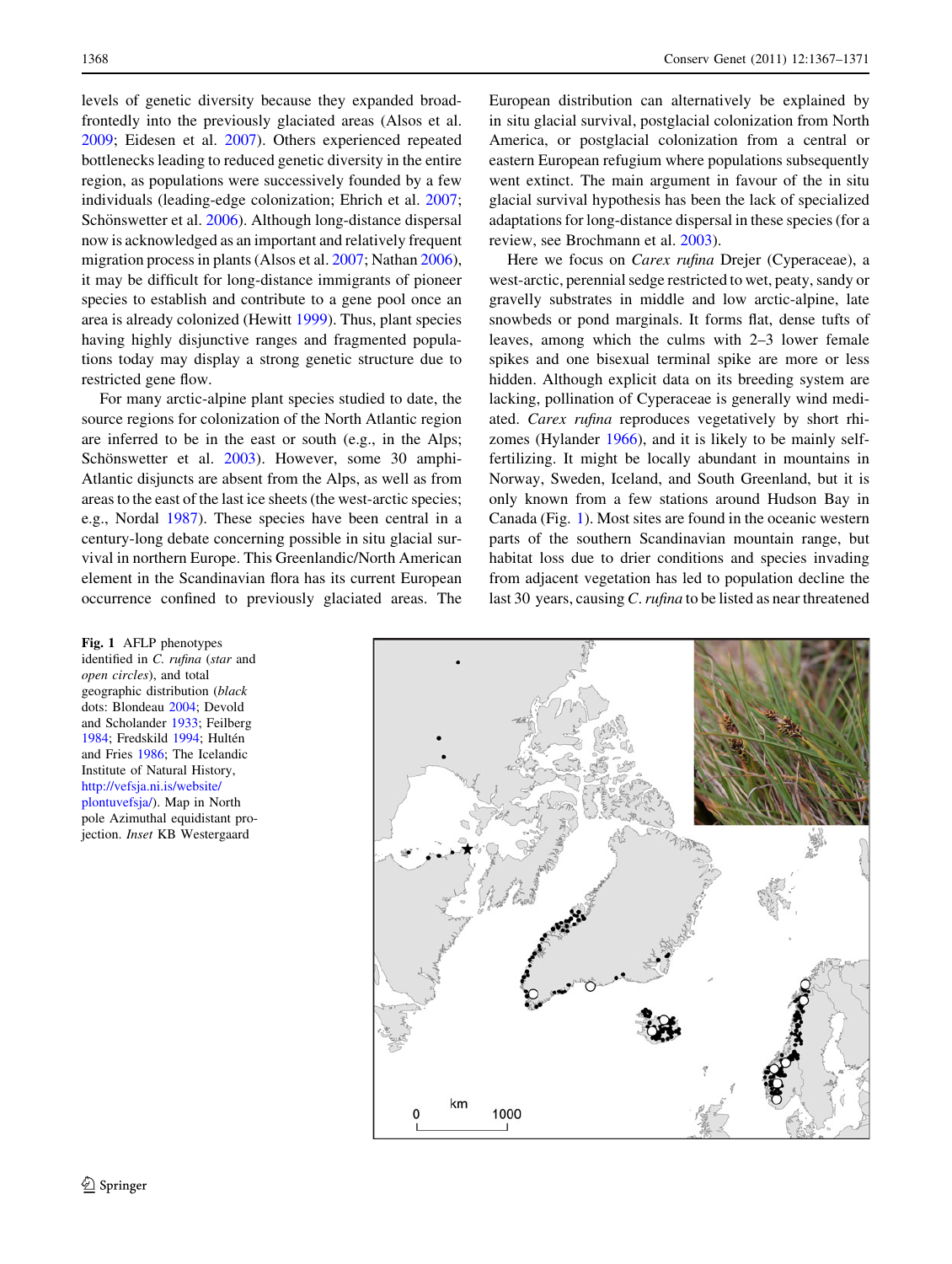on the Norwegian Red List ([www.biodiversity.no\)](http://www.biodiversity.no). It is challenging to identify management units (MUs) for conservation in little known species. To suggest MUs for C. rufina, we will use genetic tools in combination with available information on population ecology in order to identify genetically distinct and diverse population groups, and assess the level of gene flow.

In a study of amplified fragment length polymorphism (AFLP) variation in North Atlantic species of Carex section Phacocystis, only one AFLP phenotype was found in C. rufina, but this study only included four individuals from two South Norwegian populations (Nakamatte and Lye [2007](#page-4-0)). Here we use the highly sensitive and reproducible AFLP markers to investigate genetic structure, diversity and relationships among the fragmented populations of C. rufina range-wide. In particular, we ask whether these high-resolution markers will reveal more genetic diversity on a range-wide scale. If a pattern of local, distinctive genetic groups are observed, we ask whether they indicate locations of glacial refugia and postglacial migration routes. Further, we aim to provide recommendations for conservation based on levels and patterns of genetic diversity and distinctiveness.

# Materials and methods

A total of 69 individuals from 11 populations of C. rufina were sampled in the field, covering most of its range except that we were not able to localize the species in West Greenland (Table 1; Fig. [1\)](#page-1-0). The individuals were sampled as far from each other as possible given the spatial extent of the population, which ranged from a few square decimetres to a few meters, in order to reduce the probability of duplicating genets. If possible, leaf material from ten individuals per population was collected and dried in silica gel. Voucher specimens are deposited at the Botanical Museum, University of Oslo (O), and silica material and DNA extracts are stored in the DNA bank of the National Centre for Biosystematics (NCB), University of Oslo.

The DNA extraction and AFLP analyses followed Westergaard et al. ([2011\)](#page-4-0). Because we did not observe any variation in initial tests, we included as many as 48 primer combinations with two or three selective bases for MseI in an extended test, including 4–8 individuals from different geographic regions. However, this extended test did neither reveal any variation. We selected the following primer combinations for full-scale analysis because they yielded the highest number of well-separated fragments (fluorescent dye in parenthesis): EcoRI-AGA (6FAM)—MseI-CAT, EcoRI-ATG (VIC)—MseI-CTA, and EcoRI-ACC (NED)—MseI-CTG. To test for reproducibility (Bonin et al. [2004\)](#page-4-0), three samples were included in all runs, and eight DNA samples were duplicated and analyzed twice.

#### Results

The three primer combinations resulted in a dataset of 122 markers, of which only five (4.1%) were polymorphic. Only two AFLP phenotypes were observed: one in the only Canadian population available for analysis, and the other in all Greenlandic, Icelandic, and Norwegian populations. The Canadian phenotype had three private markers, and lacked two markers present in the others. The reproducibility of the data set was complete (100%). The extremely low level of genetic diversity made further statistical tests unnecessary.

Table 1 Collection information of the investigated populations of C. rufina

| Pop ID    | Geographic origin                                 | Latitude | Longitude | Year | $Collector(s)*$ | $\mathbf n$ |
|-----------|---------------------------------------------------|----------|-----------|------|-----------------|-------------|
| KW06-61   | Norway, Troms, Tromsø, Djupdalen                  | 69.595   | 19.042    | 2006 | KBW, EB         | 9           |
| KW08-1    | Norway, Nordland, Narvik, N of Forsvatnet         | 68.129   | 17.191    | 2008 | KBW, EB         | 6           |
| KIF-06-3  | Norway, Sør-Trøndelag, Oppdal, S of Høgvardtjønna | 62.510   | 9.804     | 2006 | KIF             | 8           |
| $Lye-440$ | Norway, Møre og Romsdal, Stranda, Geiranger       | 62.033   | 7.283     | 2004 | KAL             |             |
| AKW-07-1  | Norway, Hordaland, Ulvik, Finse Research Station  | 60.605   | 7.501     | 2007 | <b>AKW</b>      | 7           |
| $Lye-377$ | Norway, Vest-Agder, Sirdal, Suleskard             | 59.019   | 6.985     | 2004 | KAL             | 5           |
| KW07-29   | Iceland, Kjölur, Hvitarvatn                       | 64.535   | $-19.782$ | 2007 | KBW, TD         | 7           |
| KW07-40   | Iceland, Akureyri, Leirdalsheiði                  | 65.991   | $-18.064$ | 2007 | KBW, TD         | 5           |
| KW06-42   | Greenland (DK), Narsarsuag, Blomsterdalen         | 61.219   | $-45.304$ | 2006 | KIF, BBF        | 8           |
| Kulusuk   | Greenland (DK), Kong Christian IX Land, Kulusuk   | 65.576   | $-37.135$ | 2009 | SB. IEBS        | 10          |
| 367-07    | Canada, Quebec, Nunavik, Ivujivik                 | 62.497   | $-78.078$ | 2007 | KIF, BBF        | 3           |

Pop ID refers to the collection code; *n* is the number of individuals used in the AFLP analyses

\* Collectors: AKW Anders K. Wollan, BBF Bergfrid Bjerkan Flatberg, EB Espen Bakke, IS Idunn Elisabeth Borgen Skjetne, KAL Kåre Arnstein Lye, KBW Kristine Bakke Westergaard, KIF Kjell Ivar Flatberg, SB Siri Birkeland, TD Tina Dahl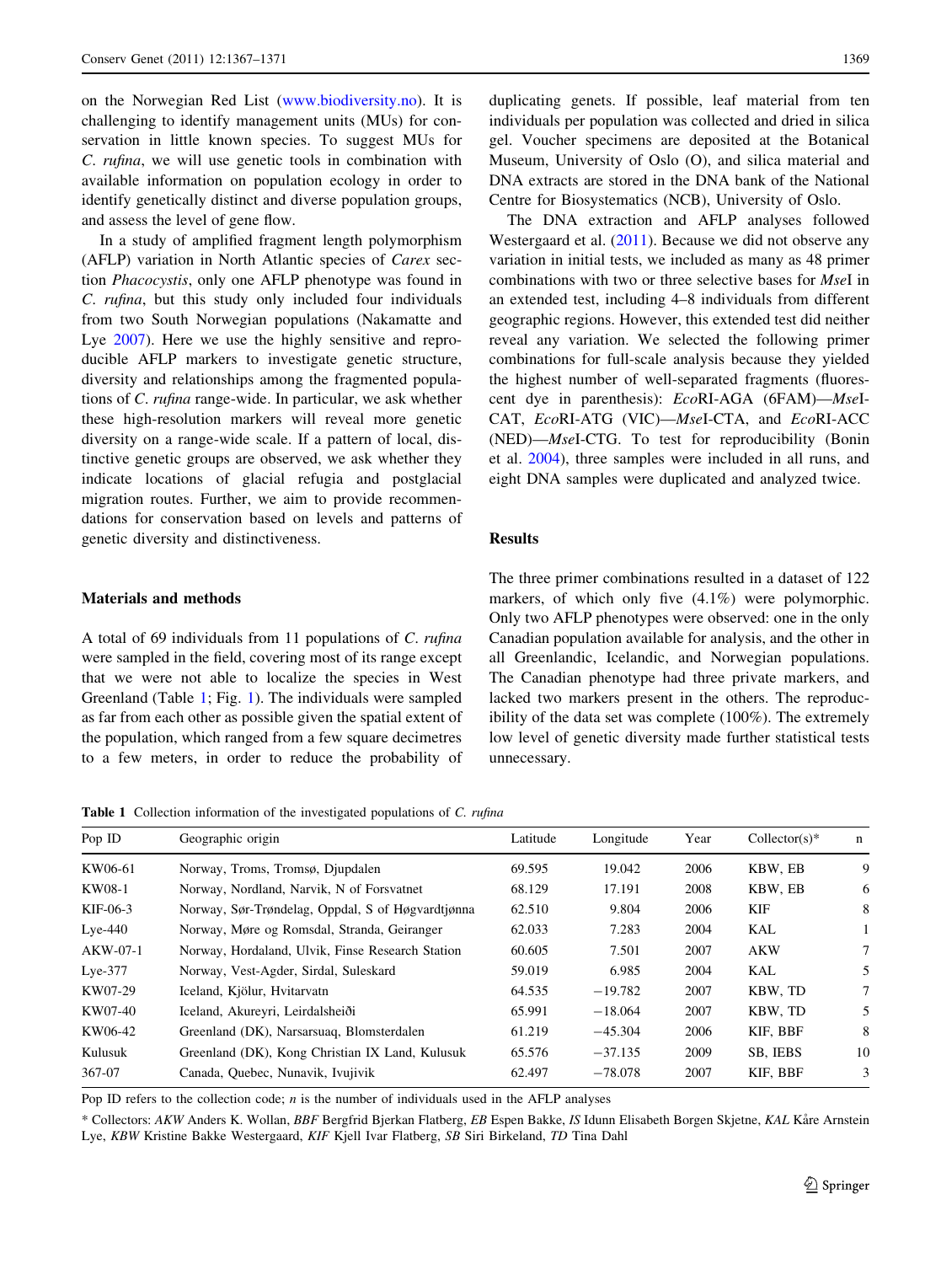#### **Discussion**

# Trans-Atlantic AFLP uniformity

Surprisingly, we only observed a single, trans-Atlantic AFLP phenotype in the highly disjunct populations of C. rufina from Norway, Iceland, and southern Greenland. The Canadian population only had a slightly different phenotype (4.1%; Fig. [1\)](#page-1-0). Although technical limitations of the AFLP procedure may hamper detection of genetic diversity, even if we tested 48 different primer combinations to detect potential variation, it is obvious that C. rufina contains much less genetic variation than most other arctic-alpine plants studied so far (e.g., Alsos et al. [2007](#page-4-0); Brochmann and Brysting [2008](#page-4-0)). The lack of genetic diversity in C. rufina can have historical as well as ecological causes.

Although slight, the genetic difference between the Canadian population and the remaining Atlantic populations is based on several private markers, and probably indicate that these two groups originate from separate glacial refugia. Recent analyses of two other west-arctic species, Arenaria humifusa and Sagina caespitosa, revealed higher levels of genetic diversity and a distinct separation into one East and one West Atlantic group, suggesting survival in glacial refugia on both sides of the North Atlantic ocean throughout the last glaciation (Westergaard et al. [2011\)](#page-4-0). Based on their patterns of genetic diversity and distinctiveness, A. humifusa and S. caespitosa were considered most likely to have persisted throughout the last glaciation in situ in the East Atlantic region. Although the lack of AFLP variation in C. rufina precludes further elaboration on refugial regions and postglacial dispersal routes, the observed pattern is consistent with in situ glacial survival also of this species, probably in Scandinavia. The dynamics of the ice sheets may have made extensive and suitable snowbeds available in Scandinavia during most of the last glacial period (Westergaard et al. [2011](#page-4-0), and references therein). Alternatively, C.rufina may have occurred south of the North European ice sheets during the last glaciation, where an extensive glacial fossil record exists of another, although less specialized snowbed species (Salix herbacea; Alsos et al. [2009](#page-4-0)).

Little information is available on the reproductive biology of *C. rufina*, but long-living perennials able to reproduce clonally may buffer the genetic effects of fragmentation by delaying the time between generations (Honnay and Bossuyt [2005,](#page-4-0) and references therein). Studies of other autogamous pioneer species that typically occur in snowbeds have also reported low or absent genetic diversity across highly disjunctive ranges in the North Atlantic region. Virtually no detectable AFLP variation was found in Ranunculus pygmaeus (Schönswetter et al. [2006\)](#page-4-0) and Saxifraga stellaris (Westergaard et al. [2008\)](#page-4-0), or in the partly selfing Arabis alpina (Ehrich et al. [2007](#page-4-0)), and no isozyme variation was found in the clonal and selfing grass Vahlodea atropurpurea (Haraldsen et al. [1991](#page-4-0)). During the final stages of the last glaciation, when the large ice sheets retracted and exposed open habitats, such snowbed species probably had favourable conditions. They may have acted as 'invasive' species, which are well known to undergo genetic bottlenecks leading to low or absent genetic diversity in invaded areas (Le Roux et al. [2007](#page-4-0)). Thus, a plausible explanation for the low levels of genetic diversity in C. rufina and other snowbed species is rapid, leading-edge colonization of the North Atlantic region from strongly bottlenecked source populations. For C. rufina, the lack of genetic variation may have been maintained by a pronounced local clonality.

#### Dispersal and implications for conservation

Our results suggest that although C. rufina has been able to disperse post-glacially across the North Atlantic region, it relies heavily on propagation by local clonal growth. In addition to genetic drift, the low variation in AFLP markers and morphology (Hultén  $1958$ ; Nakamatte and Lye  $2007$ ) can possibly be ascribed to selection for adaptation to a very narrow niche. Due to the contemporary limitations of suitable habitat, C. rufina has restricted opportunities to expand its range and population sizes, which again renders it threatened by ongoing and future habitat loss.

Based on the assumed lack of contemporary gene flow among geographically separated populations and limited genetic diversity, the Canadian population could be treated as a separate management unit (Waples and Gaggiotti [2006](#page-4-0)), and the populations in southern Greenland, Iceland, and Norway as another. However, the latter mentioned populations are distributed along a considerable geographic gradient. Even if we only observed a single AFLP phenotype and little morphological variation along this gradient, we cannot exclude that adaptive genetic differences exist due to varying local selection (Höglund  $2009$ ). Habitat availability is probably the main limiting factor for C. rufina, and an appropriate focus of management would be to preserve as many as possible of the currently occupied habitats. This is particularly important where populations of C. rufina may be affected, or even exterminated, by flooding or habitat loss caused by water regulation schemes, a consequence which has been reported from northern Norway (Granmo [1993](#page-4-0)).

Acknowledgments We thank our colleagues for help with providing plant samples, and the authorities in various regions for permits to collect samples. The study was supported by grant 170952/V40 to CB from the Research Council of Norway, and an additional grant to KBW from the Roald Amundsen Centre for Arctic Research (project 200507652). Two anonymous referees contributed to the final version of the manuscript.